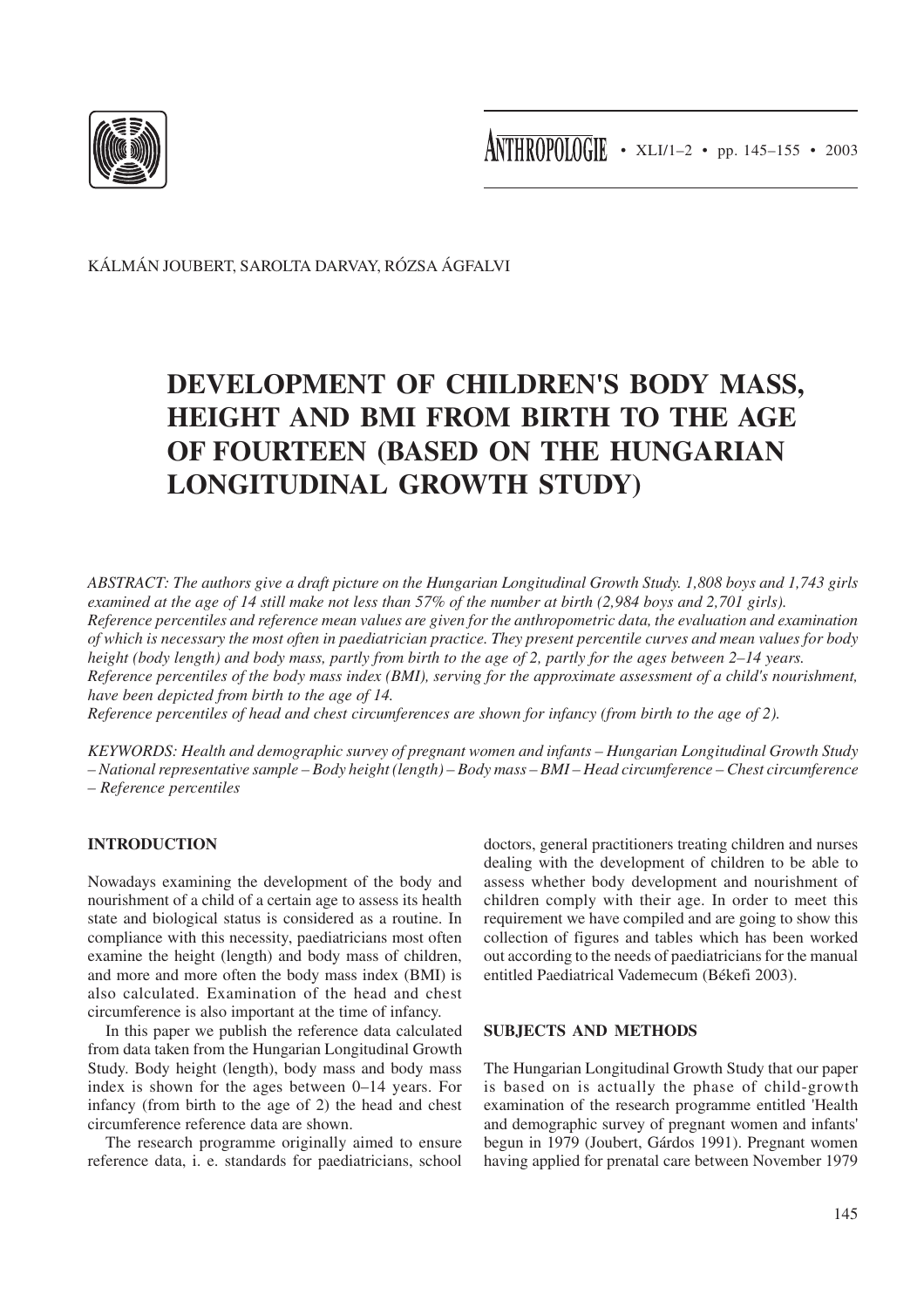and December 1982 on the national representative samplearea have been included in the prenatal-examination phase. Pregnant women, taken into care on the average from the 9th gestation week, have been re-examined and interviewed in the 20th, 27th and 34th weeks and at the end of pregnancy. The phase of the research programme called Longitudinal Growth Study began with the examination and anthropometric measurement of the examined pregnant women's liveborn infants. The re-measurement of children examined in 1980, 1981, 1982, 1983 at the time of infancy on the national representative sample-area took place every 30 days until the age of 6 months, every 60 days until the age of 1 year and every 3 months until the age of 24 months. Afterwards children were re-measured and re-examined on their each birthday until the age of 10 and every 6 months between the age of 10 and 14 (Joubert *et al*. 1996). The examinations were carried out by nurses trained according to the description of Martin (Martin, Saller 1962) and the IPB (Weiner, Lourie 1969), with measuring instruments meeting international requirements.

#### **RESULTS AND EVALUATION**

The longer period of life longitudinal growth studies embrace, the more significant the importance and professional value of their results. However, we must take into account that the longer phase of individual development is studied, the more significant disadvantages we have to consider. As the longer a longitudinal growth study lasts, the later its results concerning the whole period can be published. But we also have to take into consideration that the longer a follow-up study lasts, the more the sample number decreases because of dropping out (moving, denial of participation in further examination etc.).

In awareness of all these facts, the sampling of the research programme entitled Hungarian Longitudinal Growth Study, or rather the Health and Demographic Study of Pregnant Women and Infants, was planned. That is why it was necessary to go on sampling pregnant women for further 3 years on the national sample-area of 2% representativity, thus increasing the original sample number threefold.

After such precedents the numbers of boys and girls included in the sample of the Hungarian Longitudinal Growth Study from birth to the age of 14 are presented in *Figure 1.* The rate of dropping out of the sample till the age of 1 is not more than 7%. By the age of 2 it is doubled (14%). The number of those examined at the age of 10 is 77% of the number examined at birth. It is clearly visible in the figure that the number of the children examined is decreasing more significantly from the age of 10, but at the age of 14 still more than half (56.6%) of the number at birth were examined.

In *Figures 2a* and *2b* reference percentiles of boys' and girls' body length and body mass are shown from birth to the age of 2. In *Figures 3/a* and *3/b* reference percentiles calculated for the period between the age of 2–14 can be seen. In *Tables 1* and *2* the number (n), reference mean values  $(x)$   $(\bar{x})$  and standard deviation (SD) of boys and girls are given from birth to the age of 14 (Joubert *et al*. 2003). The case numbers shown in tables are apparently smaller than those in *Figure 1*. The reason for this is that



FIGURE 1. Decrease of sample numbers of the Hungarian Longitudinal Growth Study from birth to the age of 14.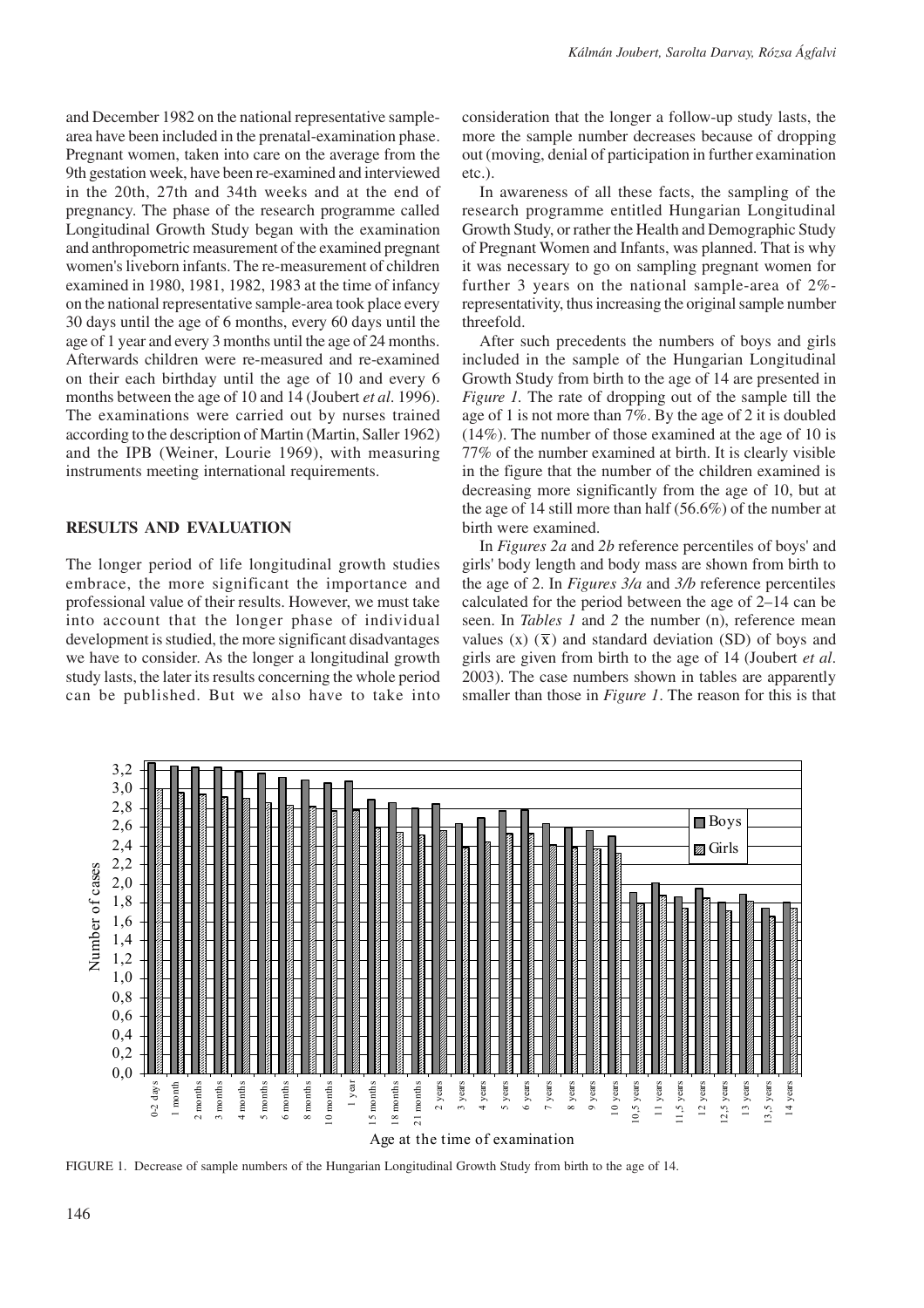

FIGURE 2a. Body length and body mass percentiles of boys from birth to the age of 2.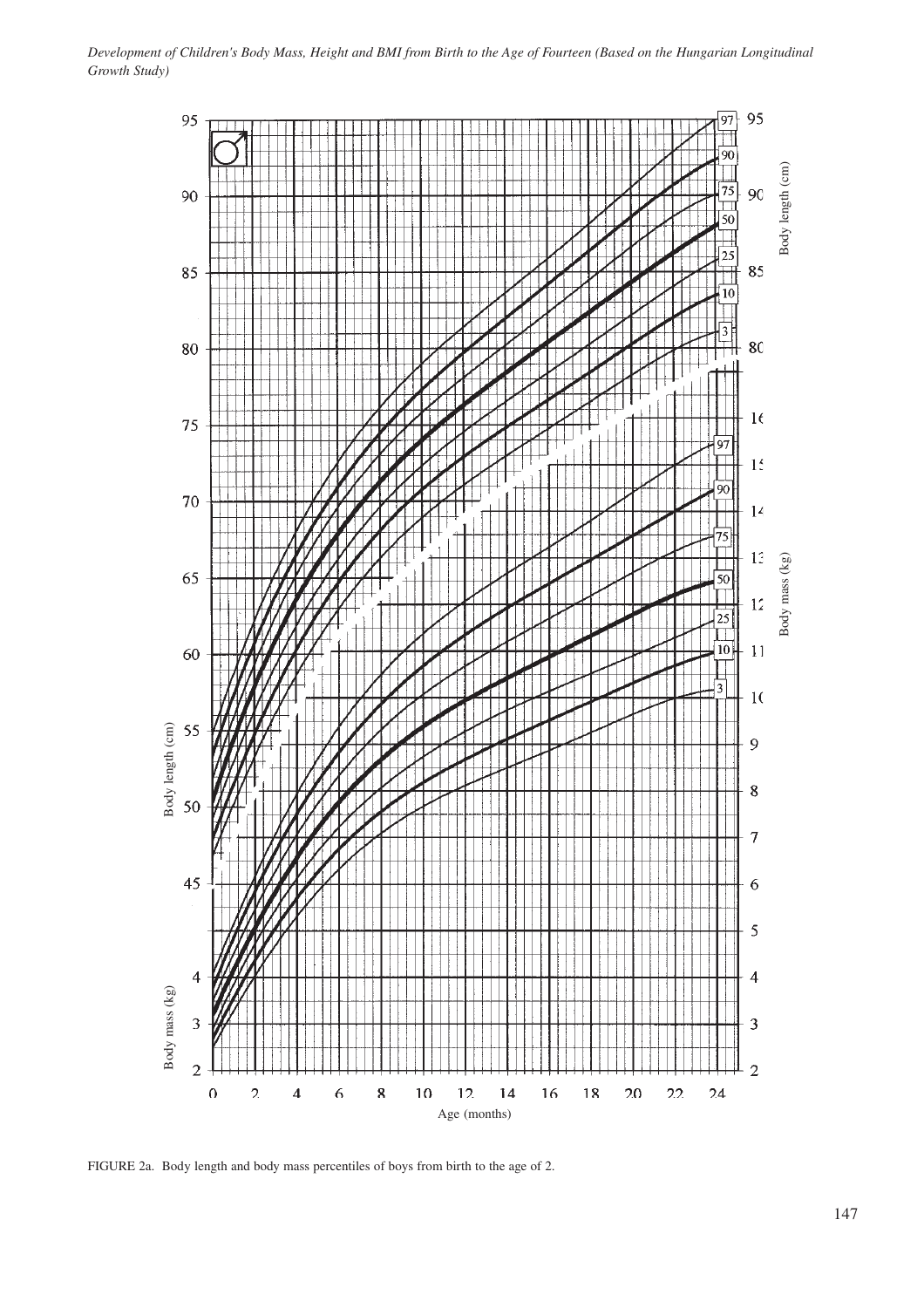

FIGURE 2b. Body length and body mass percentiles of girls from birth to the age of 2.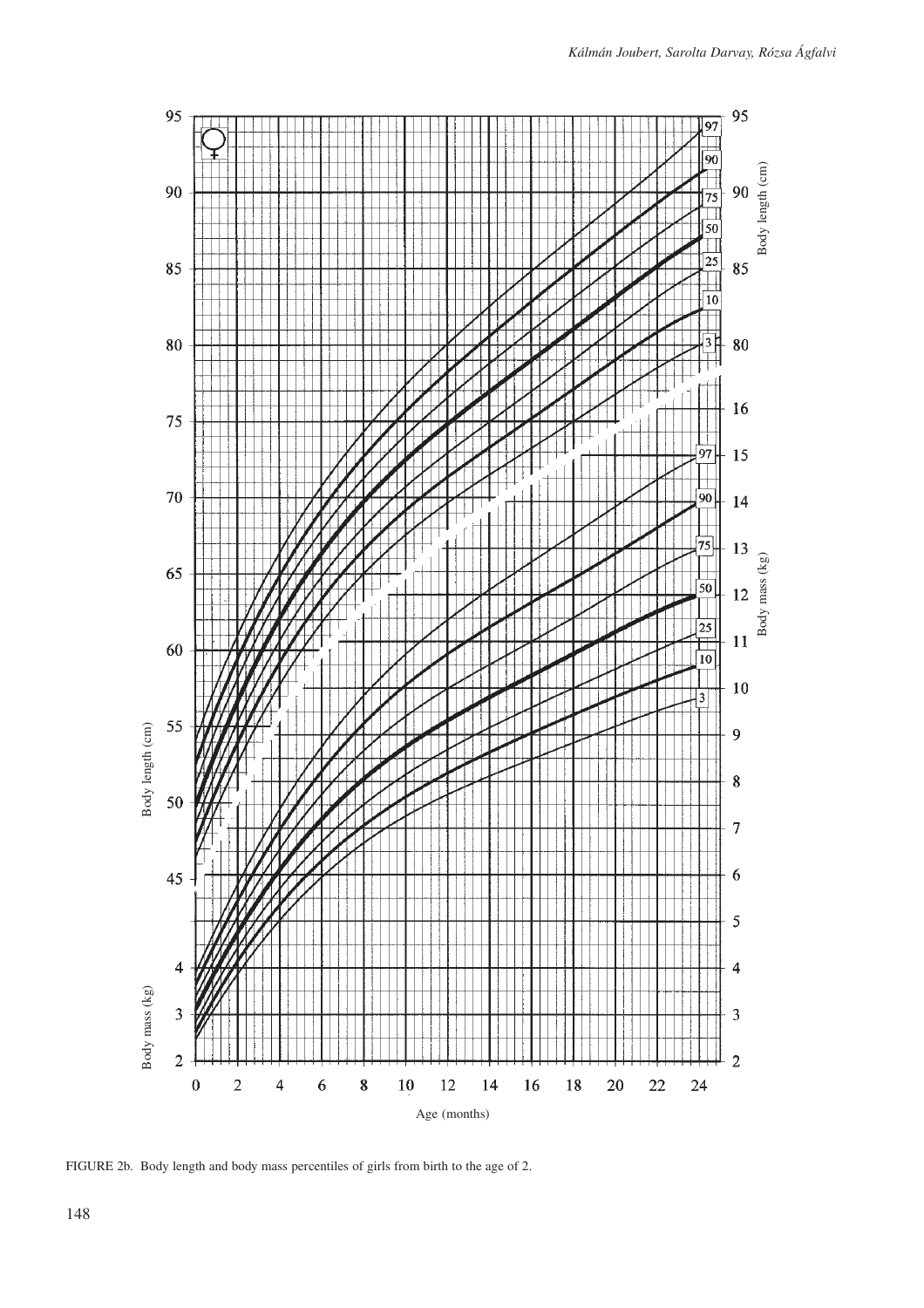

FIGURE 3a. Body height and body mass percentiles of boys between 2–14 years.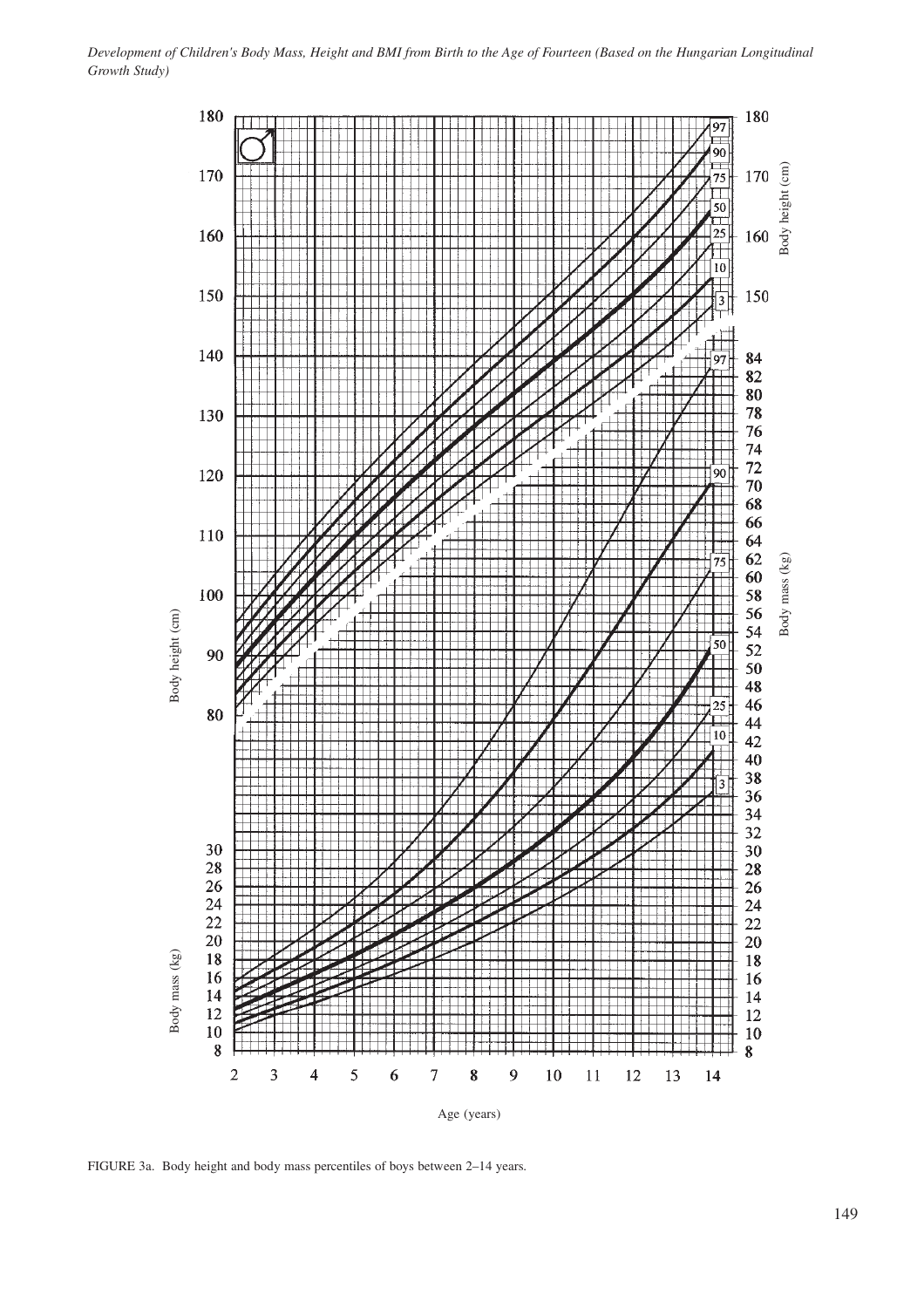

FIGURE 3b. Body height and body mass percentiles of girls between 2–14 years.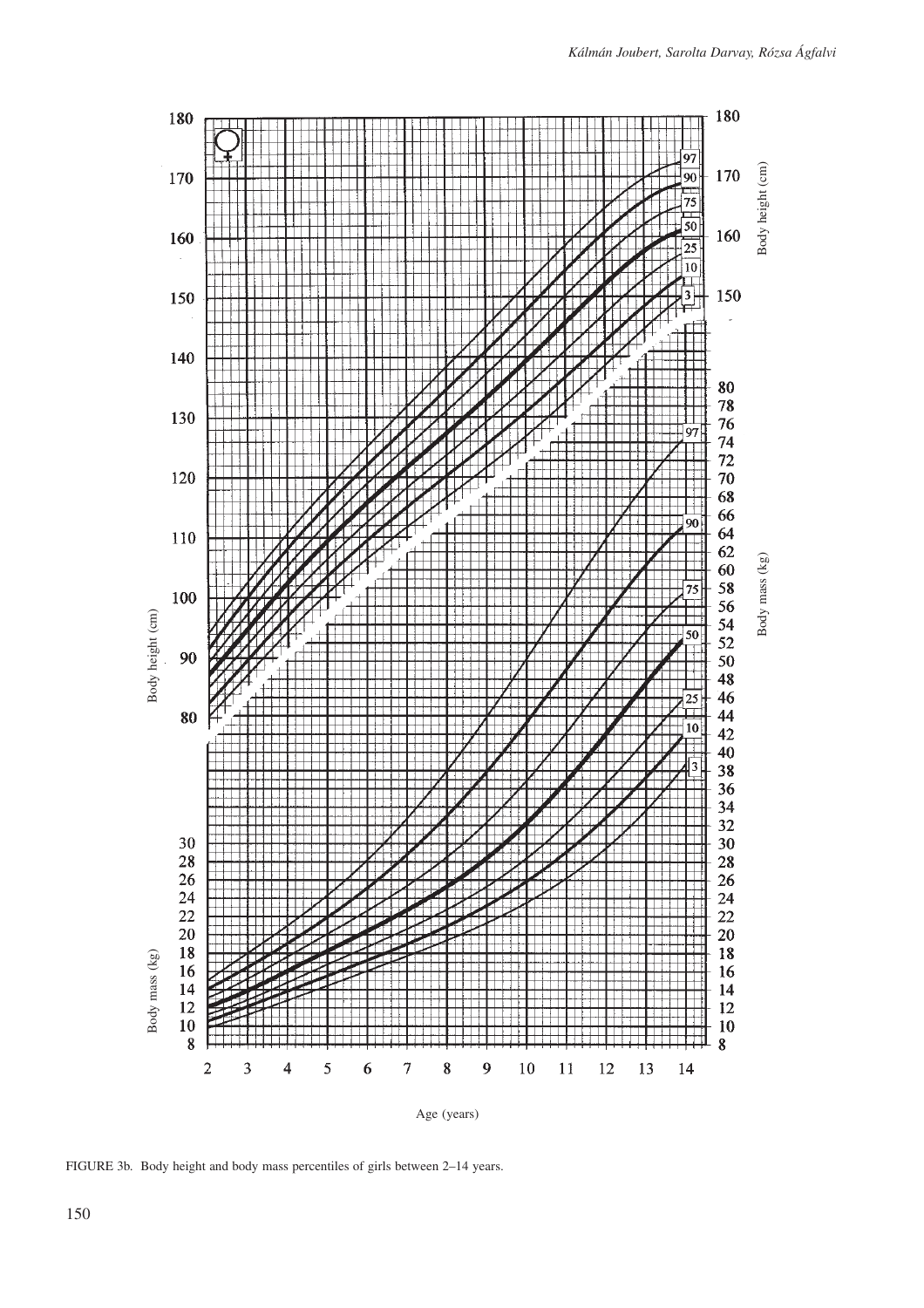| mber              | Number                          | Standard                             | Mean value         | Age                      | Mean value            | Standard                             | Number                   |
|-------------------|---------------------------------|--------------------------------------|--------------------|--------------------------|-----------------------|--------------------------------------|--------------------------|
| <b>rases</b><br>Z | of cases<br>Z                   | deviation<br>$\overline{\mathbf{s}}$ | ्रियो<br>स्थि<br>× |                          | (रथ<br>×              | deviation<br>$\overline{\mathbf{s}}$ | of cases<br>Z            |
|                   |                                 | Boys                                 |                    |                          |                       | Girls                                |                          |
| 701               | 990<br>$\overline{\mathcal{C}}$ | 0.42                                 | $3.\overline{3}$   | $0 - 2$ days             | $\tilde{\mathcal{L}}$ | 0.39                                 | 703                      |
| 662               | 949<br>$\overline{\mathcal{C}}$ | 64.0                                 | 4.09               | l month                  | 3.89                  | 0.44                                 | 662                      |
| 653               | 939<br>$\mathbf{\Omega}$        | 0.57                                 | 5.05               | 2 months                 | 4.72                  | 64.0                                 | 654                      |
|                   | 929                             | 0.64                                 | 5.92               | 3 months                 | 5.49                  | 0.58                                 | 622                      |
|                   | 898                             | 0.71                                 | 6.67               | 4 months                 | 6.18                  | 0.64                                 | 604                      |
|                   | 874                             | 0.76                                 | 7.30               | 5 months                 | 6.77                  | 0.70                                 | 579                      |
|                   | 842                             | 0.82                                 | 7.84               | 6 months                 | 7.29                  | 0.76                                 | 546                      |
|                   | 815                             | 0.92                                 | 8.64               | 8 months                 | 8.06                  | 0.84                                 | 522                      |
| 480               | 793                             | 6.99                                 | 9.35               | 10 months                | 8.76                  | 0.92                                 | 483                      |
| 495               | 810                             | 1.07                                 | 10.01              | 12 months                | 9.42                  | $\overline{0}$                       | 496                      |
| 325               | 625                             | $\frac{5}{1}$                        | 10.73              | 5 months                 | 10.15                 | $\Xi$                                | 326                      |
| 294               | 600                             | $\overline{24}$                      | $\overline{141}$   | 8 months                 | 10.85                 | $\overline{q}$                       | 293                      |
| 263               | 546                             | $\ddot{3}$                           | 12.04              | 21 months                | 11.49                 | $\tilde{\epsilon}$                   | 262                      |
| 304               | 590                             | $\ddot{4}$                           | 12.66              | 2 years                  | 12.15                 | न्                                   | 307                      |
| 094               | 353                             | 1.84                                 | 14.82              | 3 years                  | 14.37                 | 1.84                                 | $\mathcal{E}$            |
| 127               | 398                             | 2.17                                 | 16.68              | 4 years                  | 16.30                 | 2.20                                 | 127                      |
| 207               | 455                             | 2.70                                 | 18.79              | years<br>$\sqrt{2}$      | 18.43                 | 2.77                                 | 206                      |
| 209               | 469                             | 3.41                                 | 21.24              | years<br>$\circ$         | 20.84                 | 3.48                                 | 209                      |
| 106               | 335                             | 4.19                                 | 24.07              | years                    | 23.56                 | 4.25                                 | $\Xi$                    |
| 082<br>074        | 306                             | 5.17                                 | 27.12              | years<br>$\infty$        | 26.50                 | 5.17                                 | 077                      |
|                   | 275                             | 6.31                                 | 30.42              | years<br>Ó               | 29.71                 | 6.12                                 | $\overline{5}$<br>$\sim$ |
| 020<br>5644       | 223                             | 7.65                                 | 34.05              | 10 years                 | 33.33<br>35.46        | 7.74<br>7.75<br>8.53                 | $\overline{023}$         |
|                   | 691                             | 8.42<br>9.26                         | 36.11              | years<br>10.5            |                       |                                      | 560                      |
|                   | 794                             |                                      | 38.24              | years<br>$\equiv$        | 38.07                 |                                      | 642                      |
| 532<br>501        | 662                             | 0.06                                 | 40.61              | years<br>$\frac{1}{5}$   | 40.68                 | 9.23                                 | 532                      |
|                   | 750                             | 10.73                                | 43.00              | years<br>$\overline{5}$  | 43.42                 | 9.62                                 | 615                      |
|                   | 604                             | 1.33                                 | 45.73              | 12.5 years               | 45.96                 | 9.67                                 | 494                      |
| 589               | 688                             | 1.79                                 | 48.58              | years<br>$\overline{13}$ | 48.50                 | 9.65                                 | 589                      |
| 452               | 550                             | 2.09                                 | 51.52              | $13.5$ years             | 50.70                 | 9.62                                 | 450                      |
| 530               | 616                             | 2.23                                 | 54.33              | years<br>$\vec{r}$       | 52.60                 | 59                                   | 526                      |

|                                                                                             | $^{14}$   |
|---------------------------------------------------------------------------------------------|-----------|
|                                                                                             |           |
| TABLE 1. Reference mean values of body height (body length) of boys and girls from birth to | the age o |

TABLE 2. Reference mean values of body mass of boys and girls from birth to the age of 14.

TABLE 2. Reference mean values of body mass of boys and girls from birth to the age of 14.

| Number        | Standard                             | Mean value                  | Age                       | Mean value                  | Standard                   | Number                 |
|---------------|--------------------------------------|-----------------------------|---------------------------|-----------------------------|----------------------------|------------------------|
| of cases<br>Z | deviation<br>$\overline{\mathbf{s}}$ | $\widehat{\mathsf{g}}$<br>× |                           | $\widehat{\mathsf{c}}$<br>× | deviation<br>සි            | of cases<br>Z          |
|               | Boys                                 |                             |                           |                             | Girls                      |                        |
| 984           |                                      | 50.82                       | $0 - 2$ days              | 50.1                        |                            |                        |
| 949           |                                      |                             | 1 month                   | 53.30                       |                            | 662                    |
| 938<br>U U U  | 2. 3. 3.<br>2. 3. 3.                 | 54.08<br>57.44              | 2 months                  | 56.42                       | 05<br>06<br>01<br>01<br>01 | 653<br>$\alpha \alpha$ |
| 927           | 2.42                                 | 60.74                       | 3 months                  | 59.48                       | 2.25                       | 622<br>$\sim$          |
| 895           | 2.49                                 | 63.55                       | 4 months                  | 62.15                       | 2.28                       | 603<br>$\sim$          |
| 869           | 55.<br>$\mathbf{N}$                  | 66.06                       | 5 months                  | 64.52                       | 2.35                       | 57<br>$\sim$           |
| 838           | 2.55                                 | 68.19                       | 6 months                  | 66.60                       | 2.45                       | 54                     |
| 809           | 2.63                                 | 71.02                       | 8 months                  | 69.42                       | 2.50                       | 519                    |
| 789           | 2.68                                 | 73.63                       | 10 months                 | 72.03                       | 2.59                       | 480                    |
| 807           | 2.76                                 | 76.28                       | 12 months                 | 74.76                       | 2.68                       | $\frac{4}{9}$          |
| 622           | 2.98                                 | $\ddot{c}$<br>79.           | 15 months                 | 78.09                       | 2.96                       | 32                     |
| 597           | $\frac{9}{2}$                        | 82.44                       | 18 months                 | 81.15                       | 3.18                       | 294                    |
| 543           | 3.44                                 | 85.21                       | 21 months                 | 84.02                       | 3.37                       | 263<br>$\sim$          |
| 585           | 3.60                                 | 87.98                       | 2 years                   | 86.88                       | 3.54                       | 304                    |
| 351           | 4.06                                 | 96.39                       | years<br>$\sigma$         | 95.56                       | 4.08                       | 69                     |
| 397           | 4.25                                 | 03.06                       | 4 years                   | 102.31                      | 4.25                       | $\tilde{\Omega}$       |
| 455           | 4.66                                 | 109.74                      | 5 years                   | 109.07                      | 4.67                       | 207                    |
| 469           | 4.95                                 | 16.26                       | years<br>هَ               | 115.55                      | 4.96                       | 209                    |
| 338           | 5.27                                 | 22.70                       | years                     | 122.00                      | 5.29                       | $\frac{8}{10}$         |
|               | 5.61                                 | 28.35                       | years<br>$\infty$         | 7.64<br>$\sim$              | 5.64                       | 082                    |
|               | 5.99                                 | 33.79                       | years<br>$\sigma$         | 133.15                      | 5.98                       | 074                    |
| 223           | 6.34                                 | 38.99                       | years<br>$\overline{a}$   | 138.84                      | 6.51                       | 022                    |
| 697           | 6.38                                 | 1.77                        | years<br>10.5             | 142.06                      | 6.68                       | 560                    |
| 797           | 6.68                                 | 44.46                       | years                     | 145.48                      | 6.97                       | 644                    |
| 665           | 6.90                                 | 47.35                       | years<br>$\frac{11.5}{2}$ | 148.83                      | 7.18                       | 532                    |
| 750           | 7.26                                 | 50.37                       | years<br>$\overline{5}$   | [52.0]                      | 7.10                       | 618                    |
| 604           |                                      | 53.57                       | years<br>12.5             | 154.83                      | 6.93                       | 501                    |
| 689           | 56                                   | 57.06                       | years<br>$\overline{13}$  | 57.34                       | 6.66                       |                        |
| 552<br>612    |                                      | 60.64                       | years<br>13.5             | 59                          | 6.36                       |                        |
|               | 8.08                                 | $\sim$<br>$\mathfrak{A}$    | vears<br>$\overline{1}$   | $\overline{6}$              |                            | 530                    |

*Development of Children's Body Mass, Height and BMI from Birth to the Age of Fourteen (Based on the Hungarian Longitudinal Growth Study)*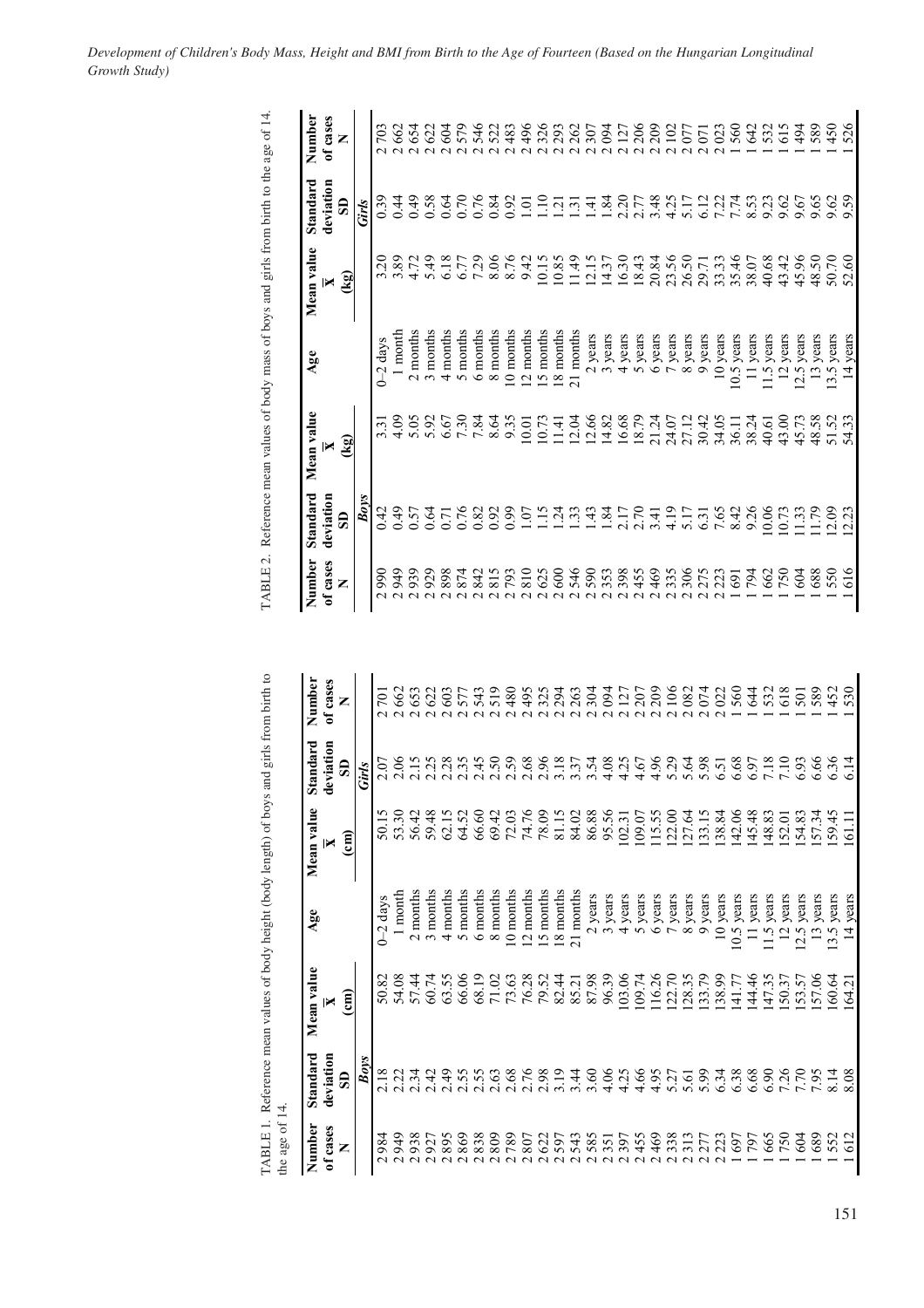

FIGURE 4. Percentile curves of Body Mass Index (BMI) from birth to the age of 14.

only children born with 2,500–4,500 g body mass and those suffering from no diseases affecting growth and development or other chronic illness were included in the reference data collection, with regard to the paediatricians' requirement.

Percentile curves of boys' and girls' body mass index (BMI) are shown in *Figure 4*. In most countries in the world body mass index (BMI) is used for the assessment of adults' nourishment according to the recommendation of the World Health Organisation (WHO). In developed countries the rate of the obese is growing year by year. The health risk of people is growing in parallel with obesity, which means a larger burden not only for individuals but also for the country. Obesity means accumulation of fat more than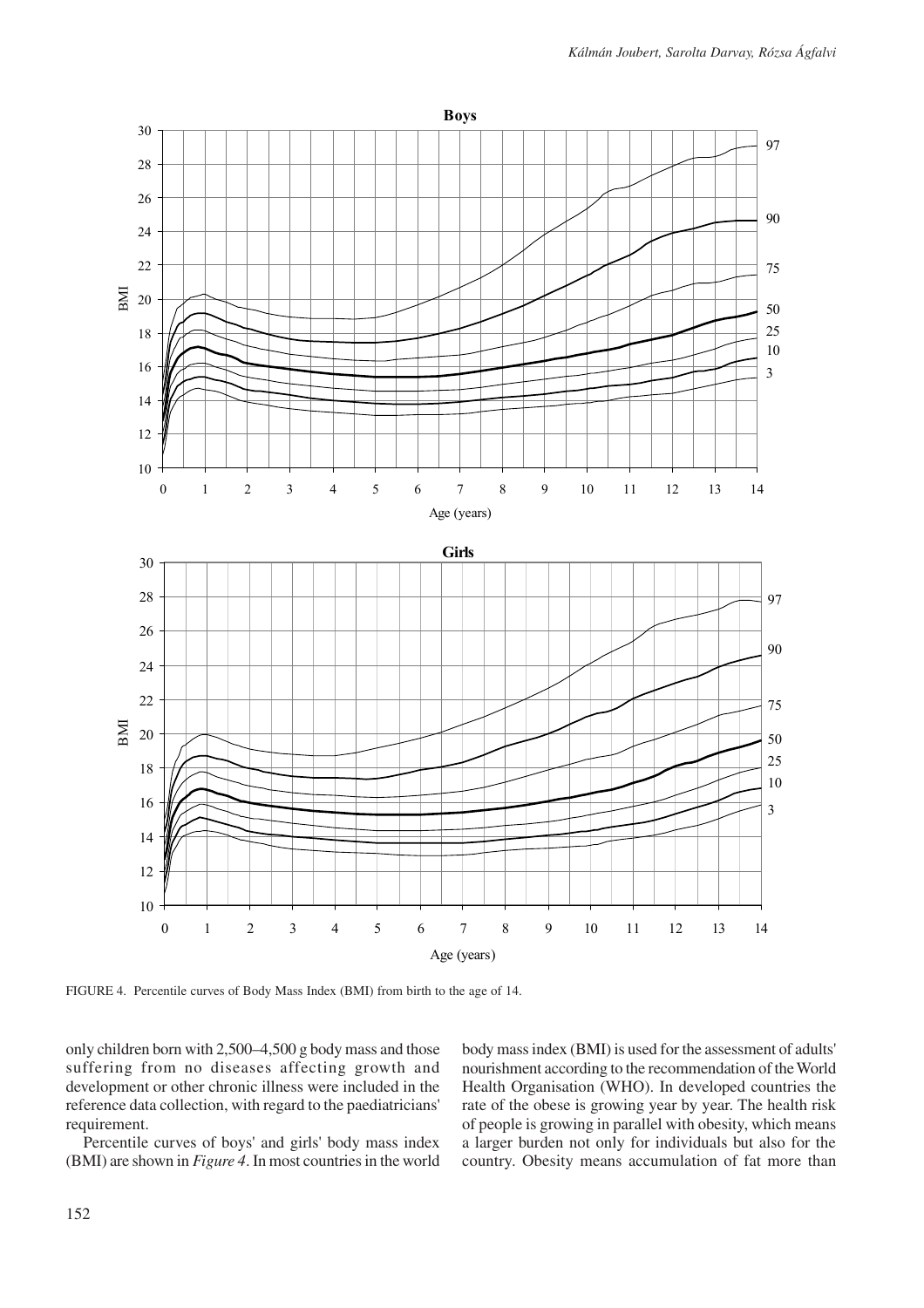

30 32 34 36 38 40 42 44 46 48 50 52 0 2 4 6 8 10 12 14 16 18 20 22 24  $Age (months)$ Head circumferences (cm) 3 10 25 50 75 90 97 Head circumferences (cm)

FIGURE 5a. Reference percentiles of boys' head circumferences from birth to the age of 2.

necessary on certain parts of the body. As the exact definition of the quantity of fat requires significant technical and professional expertise, the WHO recommends the calculation of body mass index  $(BMI = body \text{ mass/body})$ height**<sup>2</sup>** , kg/m**<sup>2</sup>** ) to assess nourishment and obesity (WHO Feature No. 190, 1996).

In the Commission Report of the European Childhood Obesity Group (ECOG), established in 1991 for the assessment of childhood nourishment, Poskitt (1995) states that the body mass index (BMI) can be used for the comparison of overweight or obesity of children of the same age.

On the basis of this we have worked out the reference percentiles of *Figure 4* based on the Hungarian Longitudinal Growth Study for practising paediatricians and nurses. In the collection for the assessment or monitoring of nourishment, the percentile data are naturally given in a table, too.

It is important to pay attention to head and chest circumferences during infancy and the first life-year of children. In *Figures 5a, 5b, 6a* and *6b* reference percentiles of head and chest circumferences for boys and girls are shown.

FIGURE 5b. Reference percentiles of girls' head circumferences from birth to the age of 2.

Since each child has its head and chest circumference gauged at birth, development of both indicators can be tracked upon from birth in percentile figures and table data (that are not shown here for lack of space). Either exceeding or falling short of reference data typical at a certain age significantly requires a careful check-up (Joubert *et al.* 1995, Gárdos *et al*. 1995). It also requires attention if growth intensity of head circumference increases significantly and permanently, or slows down permanently, or even stops. In paediatrician practice, comparison of head circumference and chest circumference is often applied in the first 8 months of life to estimate hydrocephalus. When comparing the two magnitudes it is necessary to note that chest circumference is quite greatly dependent on individual organism (constitution).

### **SUMMARY**

The authors give a draft picture on the Hungarian Longitudinal Growth Study in this paper. They outline the changing numbers of children (boys and girls) included in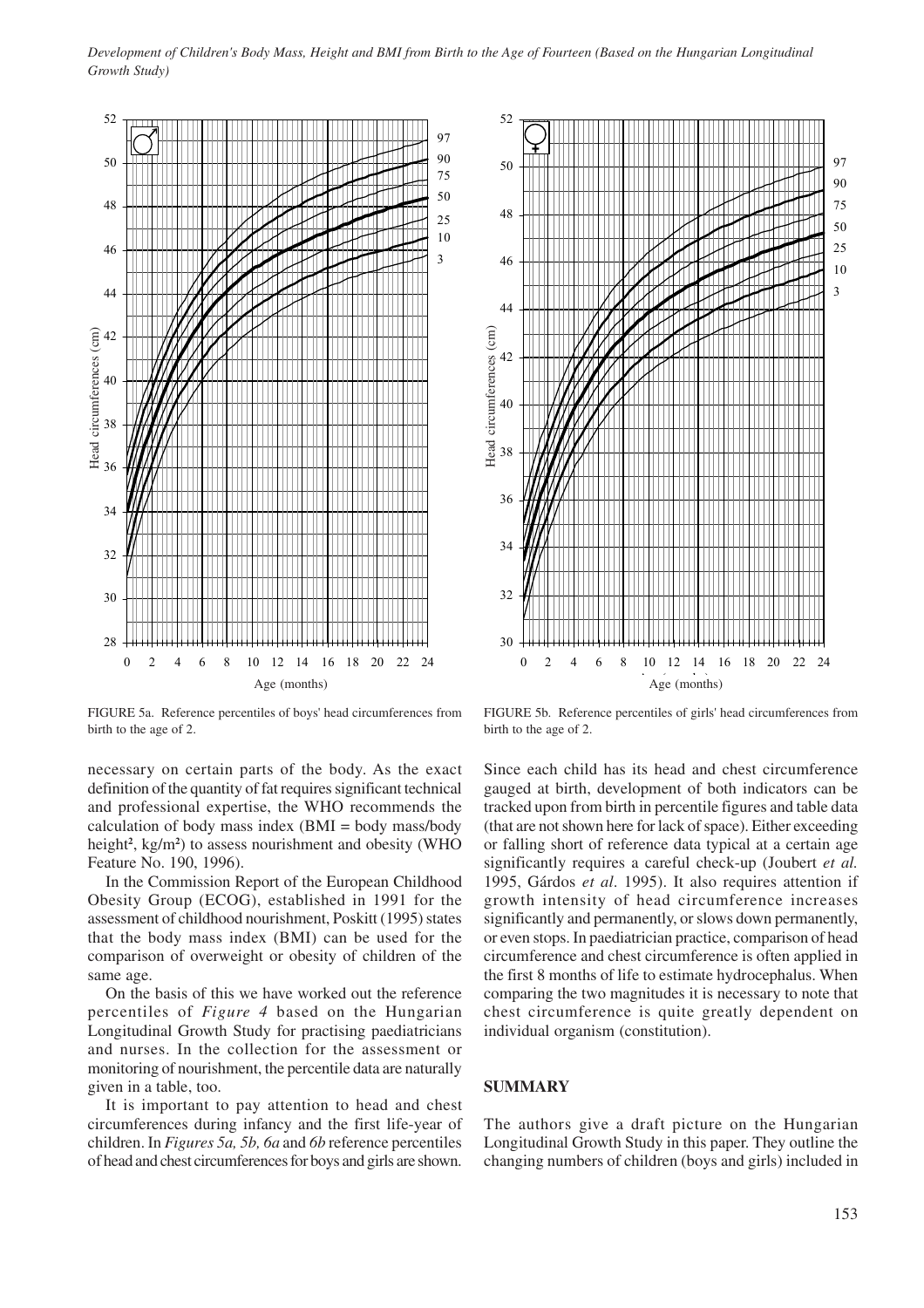



FIGURE 6a. Reference percentiles of boys' chest circumferences from birth to the age of 2.

the sample of the study from birth to the age of 14. The 1,808 boys and 1,743 girls examined at the age of 14 still make not less than 57% of the number at birth.

Reference percentiles and reference mean values are given for the anthropometric data, the evaluation and examination of which is necessary the most often in paediatrician practice. Therefore they present percentile curves for body height (body length) and body mass, partly from birth to the age of 2, partly for the ages between 2– 14 years. These help the paediatricians to judge to what extent the body height (body length) and body mass of a child examined correspond with the characteristics of the age group.

Reference percentiles of the body mass index (BMI), serving for the approximate assessment of a child's nourishment, have been depicted from birth to the age of 14.

Reference percentiles of head and chest circumferences are shown for infancy (from birth to the age of 2). These are mainly used for monitoring hydrocephalus and microcephalous.



FIGURE 6b. Reference percentiles of girls' chest circumferences from birth to the age of 2.

# **ACKNOWLEDGEMENTS**

The results of the Hungarian Longitudinal Growth Study published here could not have been worked out but without the OTKA T 030795 and T 031822 competitions and the kind support of the National Health Promotion and Development Centre.

#### **REFERENCES**

- BÉKEFI D. (Ed.), 2003: Gyermekgyógyászati vademecum, 2003. Melinda Kiadó, Budapest (In print).
- GÁRDOS É., JOUBERT K., SZILÁGYI K., DARVAY S., 1995: Mean values and percentile values of head circumference by the child's state of development at birth. In: F. Fea, A. Piccioni (Eds.): *The Mentally Retarded in the 2000's Society. Proceedings of the First International Congress on Mental Retardation*. March 23th–26th, 1994. pp. 182–188. Rome, Italy.
- JOUBERT K., GÁRDOS É., 1991: Health and demographic study of pregnant women and infants. *Research Reports of the Demographic Research Institute* 40: Budapest, 82.